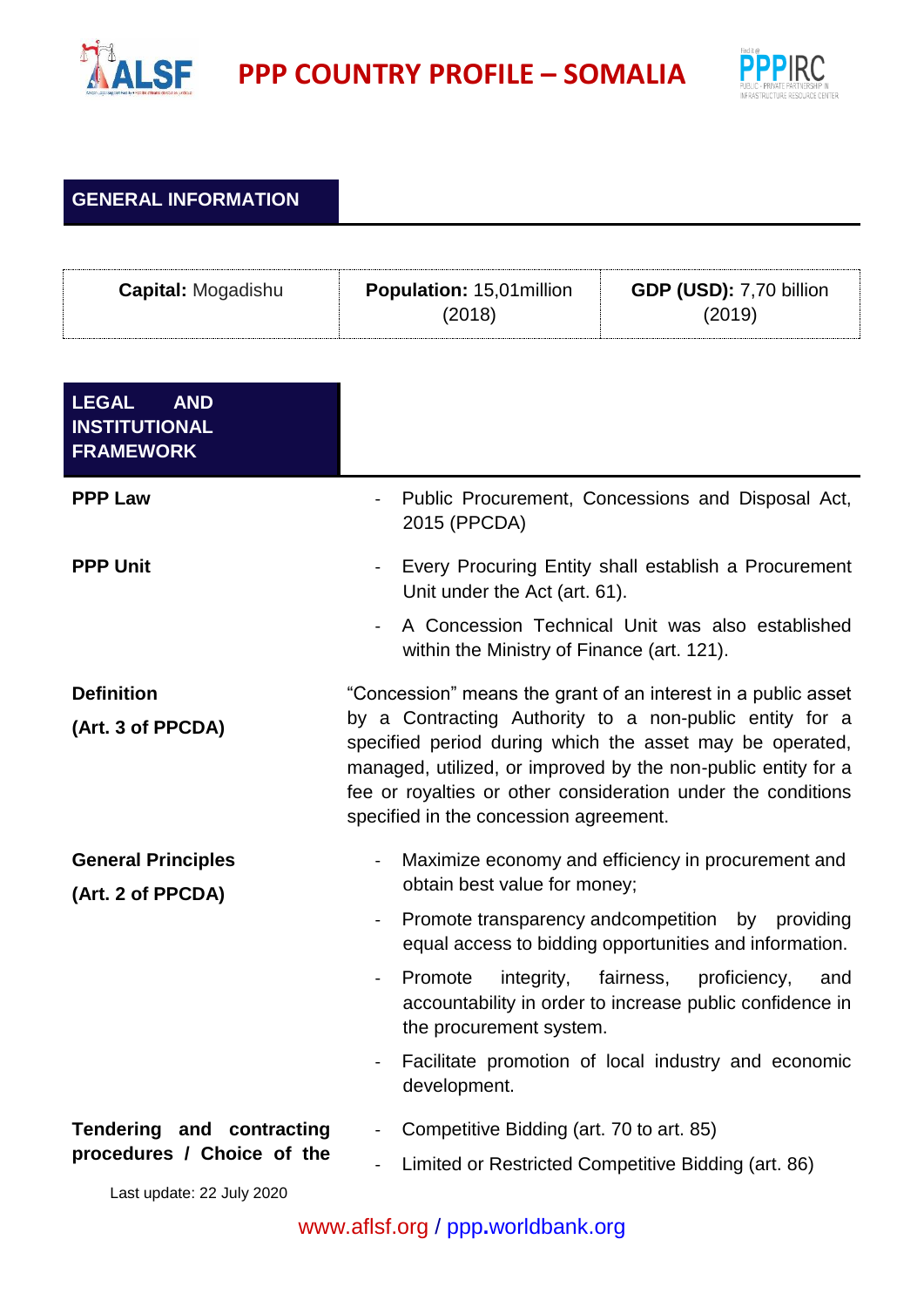## **PPP COUNTRY PROFILE – SOMALIA**



| private partnership                                                                        | Use of government construction team (art. 87)                                                                                                                                                                                                                                                                                                             |
|--------------------------------------------------------------------------------------------|-----------------------------------------------------------------------------------------------------------------------------------------------------------------------------------------------------------------------------------------------------------------------------------------------------------------------------------------------------------|
| (Art. 69 to 88, 111 of PPCDA)                                                              | Request for quotations (art. 88)<br>$\blacksquare$                                                                                                                                                                                                                                                                                                        |
|                                                                                            | Direct contracting (art. 89)                                                                                                                                                                                                                                                                                                                              |
|                                                                                            | Certificate for concession (art. 111)                                                                                                                                                                                                                                                                                                                     |
| <b>Project Evaluation</b><br>(Art 126 to 130 of PPCDA)                                     | Every concession implementation process shall commence<br>with the issue of a Certificate for Concession and no<br>concession shall be implemented unless the proposed<br>project has been issued with a Certificate for Concession.<br>The Ministry responsible for Economic Affairs shall have the                                                      |
|                                                                                            | sole responsibility to issue the Certificate for Concession (art.<br>126).                                                                                                                                                                                                                                                                                |
|                                                                                            | <b>Public Consultation</b>                                                                                                                                                                                                                                                                                                                                |
|                                                                                            | A concession Entity shall pursuant to the receipt of the<br>Certificate for Concession undertake public stakeholder<br>consultations as part of the concession implementation<br>process. (art. 128); Records of public consultation detailed<br>under art. 130.                                                                                          |
|                                                                                            | - Feasibility Study                                                                                                                                                                                                                                                                                                                                       |
|                                                                                            | Concession Entity shall undertake preliminary or<br>A<br>prefeasibility studies to determine the feasibility of a<br>proposed project and the prefeasibility studies may be<br>carried out in consultation with the Minister responsible for<br>Economic Affairs and other experts whether from the private<br>or public sector as appropriate (art. 141) |
| <b>Negotiation and Signature of</b><br><b>PPP Contracts</b><br>(Art. 141 and 143 of PPCDA) | The Form of contract for each Concession Agreement shall<br>be developed by the Concession Entity in collaboration with<br>the Attorney General and endorsed by the Inter-Ministerial                                                                                                                                                                     |
|                                                                                            | Concessions Committee prior to Negotiations (art. 155).                                                                                                                                                                                                                                                                                                   |
|                                                                                            | The Negotiation Team shall negotiate each contract by<br>taking into account the issues listed under art. 157.                                                                                                                                                                                                                                            |
| Rights and Obligations of No provision in the law.<br>the public partner                   |                                                                                                                                                                                                                                                                                                                                                           |
| Rights and Obligations of No provision in the law.<br>the private partner                  |                                                                                                                                                                                                                                                                                                                                                           |

Last update: 22 July 2020